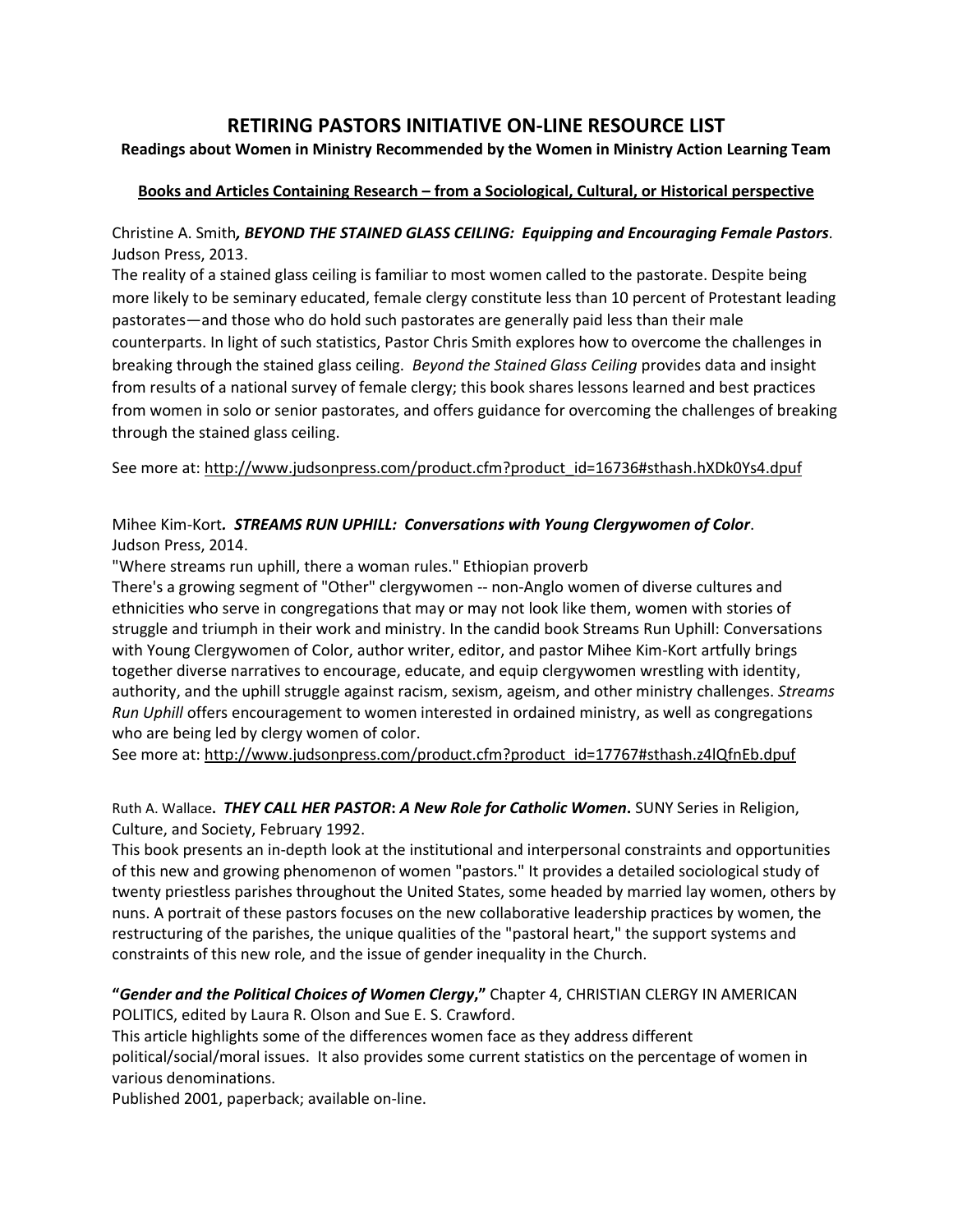Jann Aldredge-Clanton*. CHANGING CHURCH: Stories of Liberating Ministers.* Cascade Books, 2011. Through the fascinating stories of pioneering ministers, this book reveals a unique picture of progressive changes occurring in the Christian tradition. Meeting challenges and overcoming obstacles, these twelve diverse ministers are changing the church as they take prophetic stands on gender, race, interfaith cooperation, ecology, sexual orientation, economic opportunity, and other social justice issues. Believing in the power of sacred symbolism to shape social reality and to provide a foundation for justice and freedom for all people, these ministers lead worship with inclusive language and imagery for humanity and divinity. They include multicultural female and male images of the Divine. Their stories affirm the connection between this expansive theology and an ethic of justice and equality in human relationships. They have found creative ways to balance advocating for change and working to support the church, using their positions as ordained clergy to bring liberating change to the church and the wider culture.

#### Sarah Sentille. *A CHURCH OF HER OWN: What Happens When a Woman Takes the Pulpit.*  Harcourt Books, 2008.

Sarah Sentilles enters the lives of female ministers—women of various ages and races, in a range of churches—to paint the first real portrait of what it's like to serve as a woman of faith today. Sometimes triumphant, sometimes hilarious, sometimes painful, their stories take us from their calls to the pulpit through their ordinations and service in congregations. These women show us how churches can be more welcoming to the women who are their lifeblood. And in women's inspiring determination to perform the ministry to which they are called, no matter what the obstacles, we see the future of the church itself.

# Dr. A. Paulette Birchett. *BITTER TO BETTER***:** *Engaging American Baptist African-American Women Clergy to Mentor African-American Women on the Path to Ordination*. (A Drew thesis project)

**"Current Status of Baptist Women in Ministry,"** *Review and Expositor,* Vol. 110 No.1.

Lynch, James R. **"Baptist Women in Ministry Through 1920."** *American Baptist Quarterly 13.* 1994: 304-318.

Lynch, James R. **"A Preliminary Check List of Baptist Women in Ministry."** *American Baptist Quarterly 13.* 1994: 319-371.

These articles are reminders of our journey and ongoing struggle to support women in ministry in ABC life.

Felicity Dale, online blog. *"[The Medieval Attitudes That Prevail for Women in the Church](http://www.charismamag.com/life/women/18385-the-medieval-attitudes-that-prevail-for-women-in-the-church)," Charisma Magazine: Spirited Woman*, May 21, 2014.

[http://www.charismamag.com/life/women/18385-the-medieval-attitudes-that-prevail-for-women-in](http://www.charismamag.com/life/women/18385-the-medieval-attitudes-that-prevail-for-women-in-the-church)[the-church](http://www.charismamag.com/life/women/18385-the-medieval-attitudes-that-prevail-for-women-in-the-church)

Katty Kay and Claire Shipma. *"The Confidence Gap," The Atlantic*, April 2014. <http://www.theatlantic.com/features/archive/2014/04/the-confidence-gap/359815/>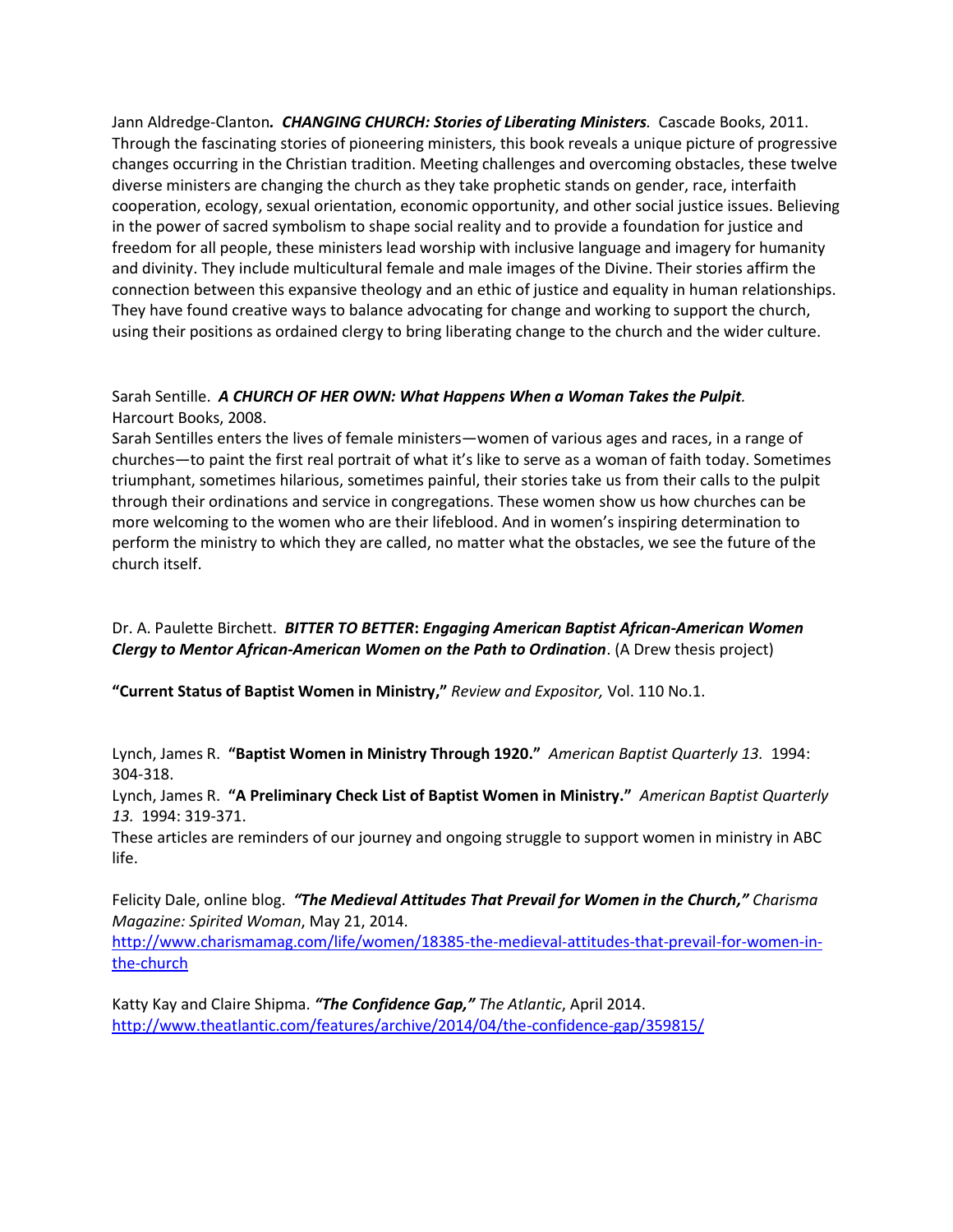# **Biblical Studies about Women in Ministry**

#### David M. Scholer. *A BIBLICAL BASIS FOR EQUAL PARTNERSHIP: Women and Men in the Ministry of the Church.*

In *A Biblical Basis for Equal Partnership,* American Baptist, Rev. Dr. David Scholer, who taught New Testament at Fuller Theological Seminary, "affirms that no person, called and gifted by God, should be denied any role of ministry or leadership in the church because of one's sex. He gives the Biblical basis for this position in Creation, in Jesus' Ministry, in the Early Church, In Paul, and addresses two texts often used against women serving in leadership ministry in the church – 1 Corinthians 14:34-35 and 1 Timothy 2:8-15. A PDF of this resource may be downloaded from the ABWIM website.

Link: <http://www.abc-usa.org/wp-content/uploads/2012/07/biblicalbasis.pdf>

or it may be ordered through ABWIM: 800 222-3872, ext. 2070

# Susan E. Crane. *BIBLE STUDY ON WOMEN IN MINISTRY*

Originally published in the American Baptist Women in Ministry Sunday Celebration, March 19, 2006, *Mentoring Women in Ministry: "Follow Me, As I Follow Christ!"*

This 4-page resource was written by the ABCOM Advocate for Women in Ministry to provide a concise summary of the Biblical answers to scripture questions quoted to prohibit women from serving in pastoral ministry.

Download the PDF of this resource:

[http://www.abc-usa.org/wp-content/uploads/2012/07/BIBLE-STUDY-ON-WOMEN-IN-MINISTRY-for-](http://www.abc-usa.org/wp-content/uploads/2012/07/BIBLE-STUDY-ON-WOMEN-IN-MINISTRY-for-ABWIM-Resource-List.pdf)[ABWIM-Resource-List.pdf](http://www.abc-usa.org/wp-content/uploads/2012/07/BIBLE-STUDY-ON-WOMEN-IN-MINISTRY-for-ABWIM-Resource-List.pdf)

# Susan E. Crane. *THE QUESTION ABOUT 1 TIMOTHY 3*

This two page resource addresses the objection raised against women serving as pastors, based on the advice given in 1 Timothy, chapter 3, by clarifying the Greek and reconciling this passage with other Pauline passages about marriage and ministry. The resource quotes from Ruth Tucker, *Women in the Maze,* and K.J. Torjesen, *When Women Were Priests.* A PDF of this resource may be downloaded from the ABWIM website.

Link:<http://www.abc-usa.org/wp-content/uploads/2012/07/THE-QUESTION-ABOUT-1-TIMOTHY-3.pdf>

# Susan E. Crane. *JUNIA: A Bible Study and Storytelling Resource for the Church.*

Published by Interim Ministries-ABC, 2004.

*JUNIA* is a do-it-yourself, fill-in-the-blank, Bible study about the passages related to women in ministry questions, suitable for lay study in the church. The resource contains crossword puzzles about women in leadership in the gospels and the early church, and a letter the apostle Junia could have written, were she to write to the churches of today about how it really was in the first century church. There is also a script for presenting a Visit from Junia in churches – a good way to convey the role of women in the Bible. The Bible Study in six chapters offers Greek and Hebrew word studies to clarify the meaning of passages, as well as cultural-historical background notes. The author makes a case for women in leadership, based on the need for a consistency of interpretations among Paul's writings.

Now available in print from Transition Ministries-ABC for \$20, reproducible. Call: 800 222-3872, ext. 2070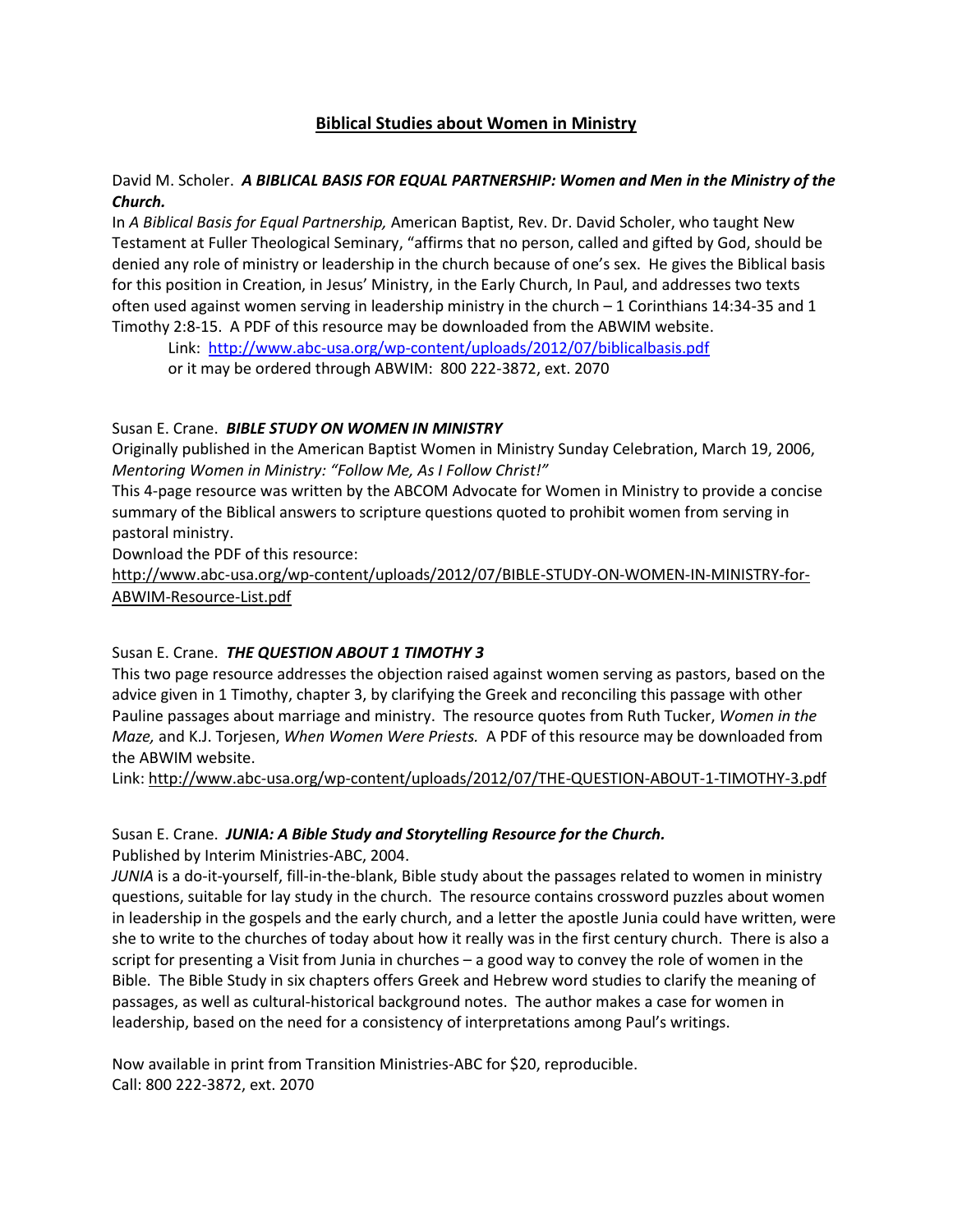#### Molly T. Marshall, *Responding to God's Call*

Rev. Dr. Molly T. Marshall is President of Central Baptist Theological Seminary. In this brochure, she offers a theological reflection on the meaning of vocation. This brochure is available at

<http://www.abc-usa.org/wp-content/uploads/2012/07/MarshallFinal.pdf>

It may also be ordered through ABWIM at: 800 222-3872, ext. 2070

#### Marvin A. McMickle, *Challenging Gender Discrimination in the Church*

Rev. Dr. Marvin A. McMickle is President of Colgate Rochester Crozer Divinity School and previously served as pastor of Antioch Baptist Church in Cleveland, Ohio. In this article he addresses two key scriptural passages often used to keep women out of leadership positions in the church,

I Timothy 2:11-12 and 1 Cor. 14:33-35.

<http://www.abc-usa.org/wp-content/uploads/2012/07/mcmicklebrochure1.pdf>

It may also be ordered through ABWIM at: 800 222-3872, ext. 2070

John Temple Bristow. *WHAT PAUL REALLY SAID ABOUT WOMEN*: *An Apostle's Liberating Views on Equality in Marriage, Leadership, and Love*. Harper, 1988. Bristow provides excellent word studies on the Greek terms for head, silence, subordination, and authority in Paul's writings, and helpful historical/cultural context.

#### Richard Clark Kroeger and Catherine Clark Kroeger. *I SUFFER NOT A WOMAN*: *Rethinking 1Timothy 2:11-15 in Light of Ancient Evidence*. Baker Books, 1992.

A well-researched, scholarly book, which considers 1 Timothy 2:12 in its historical and cultural context as part of a letter written about countering Gnostic influences in the church at Ephesus. A careful grammatical analysis of the Greek reveals some fascinating evidence against translating the passage as it is normally translated to "not permit women to teach or have authority over men." The Kroegers point out that the Greek *authentein* does not mean authority, but may refer to Gnostic content women should not be allowed to teach.

Philip B. Payne. *MAN AND WOMAN, ONE IN CHRIST: An Exegetical and Theological Study of Paul's Letters*. Zondervan, 2009.

A scholarly, in-depth exegetical study of the Bible passages about women in ministry by a highly respected linguist and professor of New Testament studies at Fuller Theological Seminary. Payne addresses the question: Does Paul teach a hierarchy of authority of man over woman? His rigorous exegetical analysis explores the influences on Paul, his practice as a church leader, and his teachings to various Christian communities. Paul's theology, instruction, and practice consistently affirm the equal standing of men and women, with profound implications for the church today.